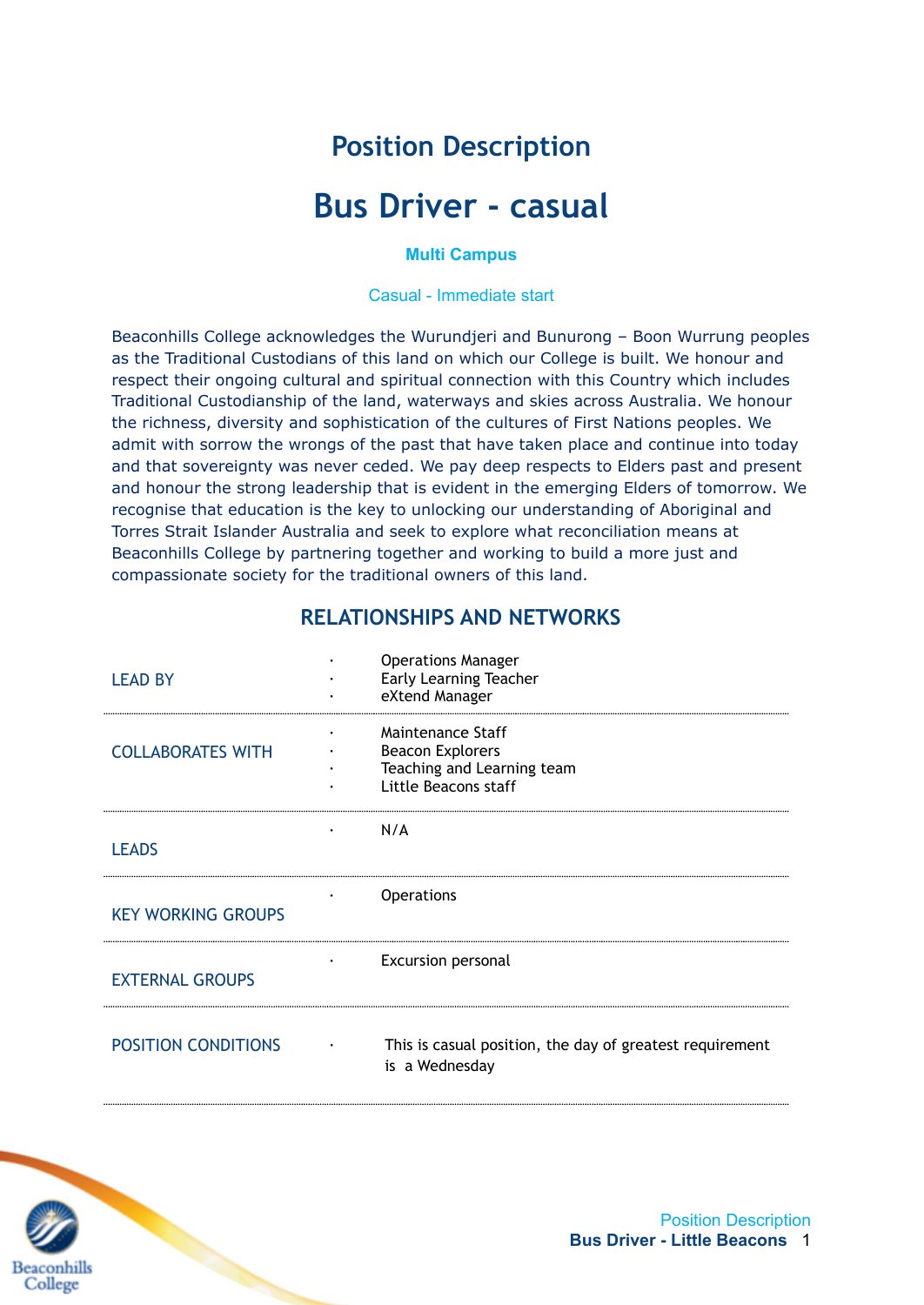| <b>REFERENCE</b><br><b>DOCUMENTATION</b> | ٠<br>٠.<br>٠<br>٠<br>٠ | <b>Staff Code of Conduct</b><br>College Policies and Practices<br>Beaconhills College Driving Safely Policy<br>Beaconhills College Driving Safely - Fatigue Management<br>Little Beacons - Safe transportation of children policy |
|------------------------------------------|------------------------|-----------------------------------------------------------------------------------------------------------------------------------------------------------------------------------------------------------------------------------|
|                                          |                        |                                                                                                                                                                                                                                   |

# **PRIMARY PURPOSE OF THE POSITION**

The purpose of the Bus Driver is to provide high quality transportation of our Little Beacons and College children. The role of the bus driver is to foster safe travel and awareness of safe movement, promote student wellbeing and to positively engage with children. The successful applicant must demonstrate experience in managing a vehicle, be flexible in understanding the changing nature of programs and to problem solve solutions when challenges present. They must be vigilant in following policies and procedures to provide a safe environment for the transportation of children.

The role of this position involves driving the College's Toyota Rosa Excursion Bus which carries up to 25 passengers and being involved in the delivery of the on-country experiences, referred to as the Early Explorers program.

The primary role of the bus driver isto support our students in their learning through:

- Act as a role model for young people
- Continually support the wellbeing of members of the Beaconhills Learning **Community**
- Work as a member of the team when on excursions and work under the direction of the College staff member leading the excursion

The primary role of the bus driver is to:

- To hold a medium rigid license
- Ensure the safe transportation of children to the required destination
- Follow all procedures as listed in the College and Little Beacons policies
- Ensure the return of the bus in a safe, clean and ready to use condition
- Provide active supervision when on Country

# **KEY RESPONSIBILITIES FOR THE POSITION**

- Establishing trusting and respectful relationships with students, parents and the community
- Using feedback to support reflection and inform future planning and practice
- Communicate with members of the school community in a timely and professional manner
- Works collaboratively with the person leading the excursion to achieve the desired outcomes
- Works collaboratively with the Operations Manager to ensure bus requirements are maintained

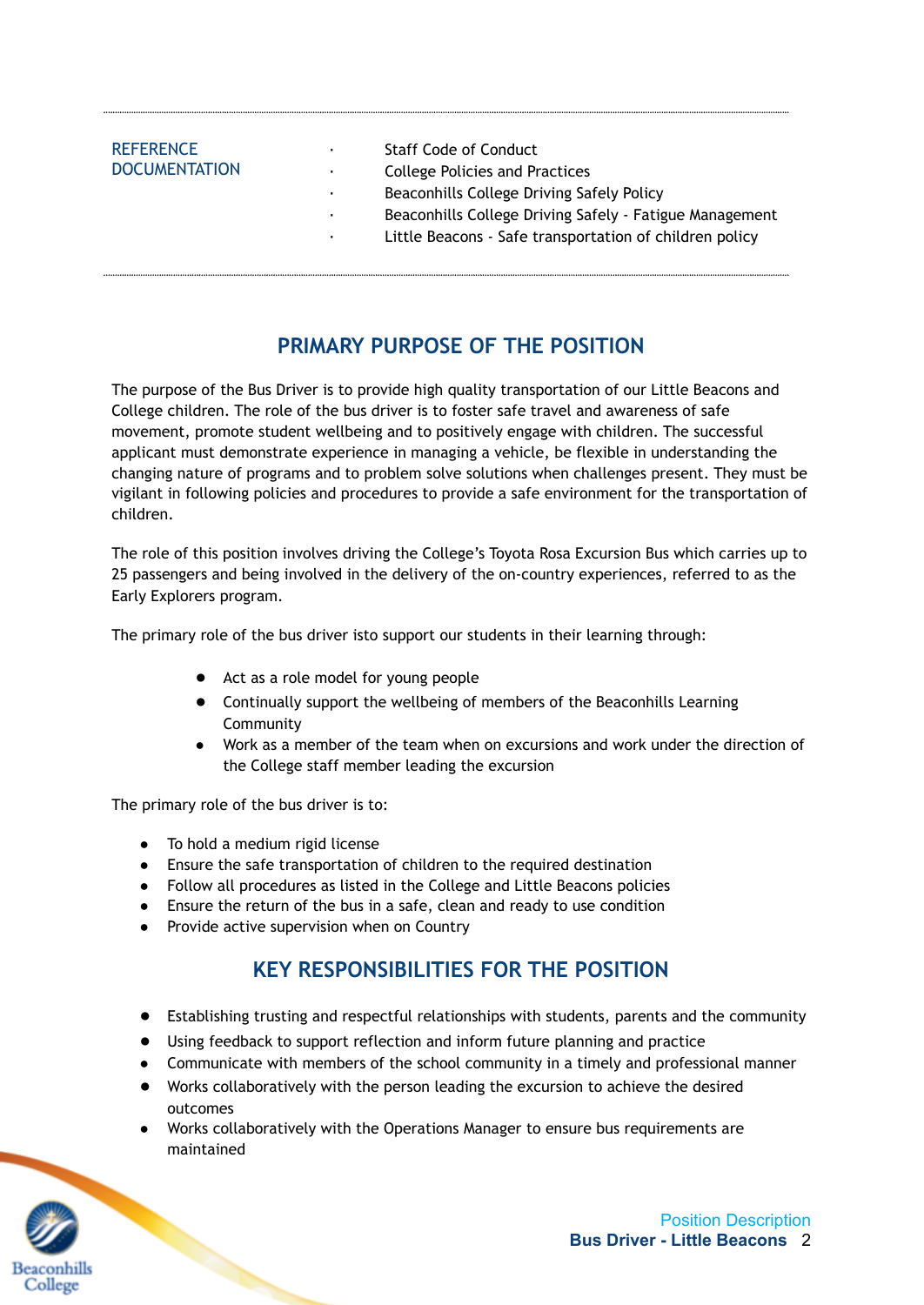*The training needs for this position are:*

- implement policies and procedures for the safe transportation of children
- Provide recommendations for ongoing improvements

# **KEY TASKS FOR THE POSITION**

#### **Student Management**

- Communicate with the College staff member leading the excursion with any concerns
- Update Communication records for bus and excursion procedures and bus maintenance
- Maintain up to date attendance records

#### **Bus driving**

- Complete the College Driving Safely registration process
- Complete the Beacon Explorer Bus Driver practical assessment
- Hold and maintain a Medium Rigid Drivers License
- Hold and maintain a [CPV](https://cpv.vic.gov.au/drivers/commercial-passenger-vehicle-and-bus-driver-accreditation) (Commercial Passenger Vehicle) Registration
- Be aware of, and manage the Fatigue regulated vehicle requirements for a log book record
- Complete all pre-driving and post driving checklists as defined in policy
- Complete cleaning requirements of the vehicle to ensure ready for use

#### **General Duties**

- Attend excursion briefings as required
- Carry out duties as directed

#### **Professional Learning and Growth**

- Attend College professional learning workshops or training days as deemed appropriate to the position
- Seek feedback from colleagues
- Complete LMS training and compliance requirements

## **QUALIFICATIONS**

The successful application must hold (or be in the process of obtaining):

- · A current Emplyee Victorian Working with Children Check
- A current National Police Check (valid within 12 months)
- Australian citizenship or permanent residency
- Full Vaccination status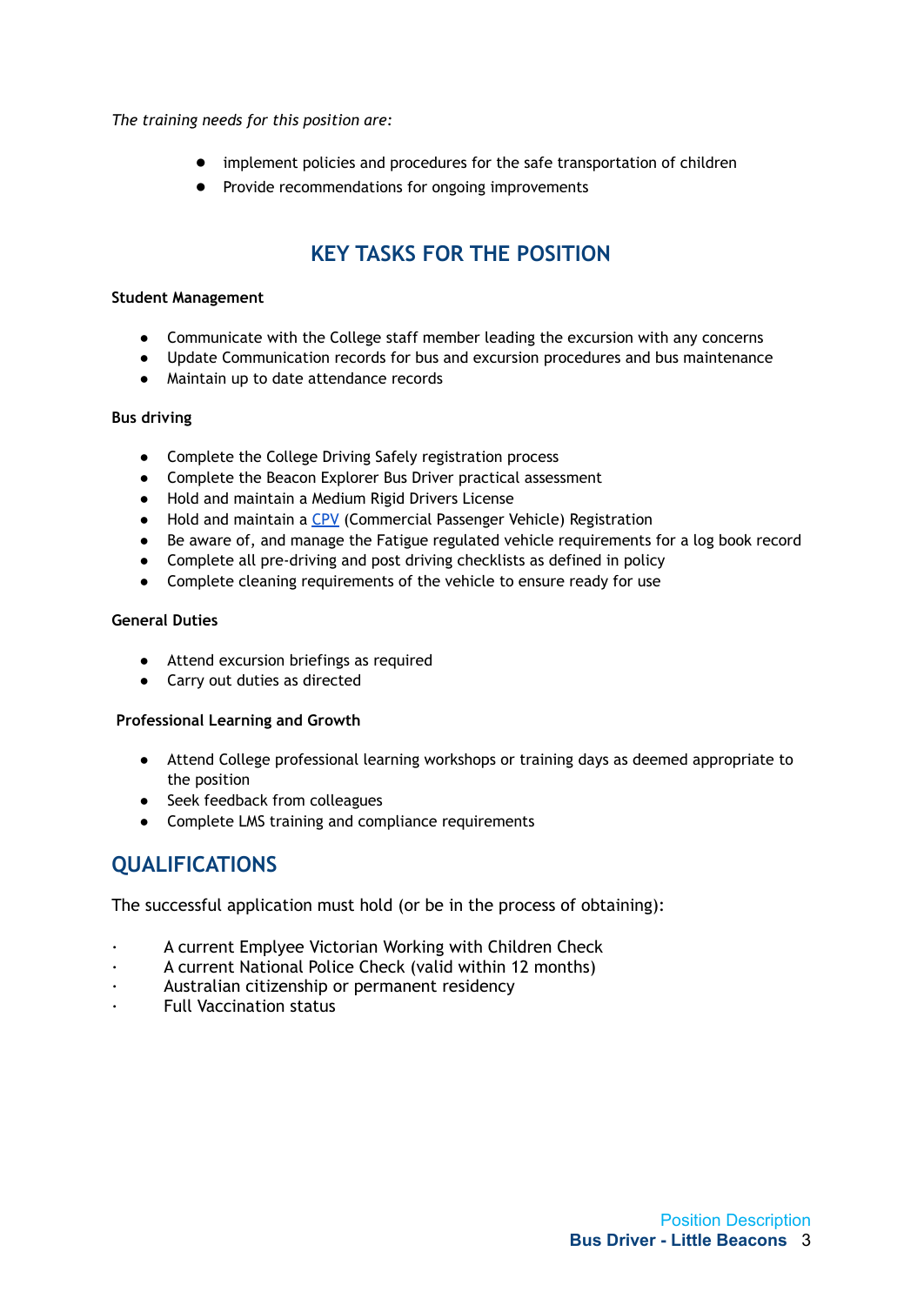# **PHYSICAL CAPABILITIES**

- Sitting (Frequent 34-66%)
- Standing (Frequent 34-66%)
- · Walking (Frequent 34-66%)
- Talking (Frequent 34-66%)
- Listening (Frequent 34-66%)
- Steps / stairs (Frequent 34-66%)
- · Carrying (Occasional 1-33%)

### **WORKPLACE HEALTH AND SAFETY RESPONSIBILITIES**

- Ensure that any hazards, incidents (including near misses) and injuries are reported immediately to relevant management
- · Co-operate in relation to activities taken by the College to comply with Work Health and Safety (WHS) legislation
- Participate in consultation, meetings, training and other health and safety activities where required
- Ensure only authorised, adequately trained staff undertake assigned tasks
- Take reasonable care for personal health and safety and the health and safety of others in the workplace

### **ABORIGINAL AND TORRES STRAIT ISLANDER PEOPLES**

Aboriginal and Torres Strait Islander peoples are encouraged to apply for all positions at Beaconhills College.

### **CHILD SAFETY AND EQUAL OPPORTUNITY STATEMENT**

Beaconhills College has zero tolerance for child abuse. Beaconhills is a child safe employer and is committed to the welfare of children and their protection.

Beaconhills has systems to protect children from abuse, and will take all allegations and concerns very seriously and respond to them consistently, in line with our policies and procedures.

All potential employees and volunteers will be required to comply with the College's *Child Safe Policy* and *Code of Conduct*, which are available on our website [here](https://www.beaconhills.vic.edu.au/policies/). Beaconhills performs thorough assessments of potential and existing employees in accordance with the legislated Child Safe Standards. The assessments will be used to ascertain whether the potential or existing employee is a fit and proper person and is suitable for work in a school environment and in the position applied for or held. The screening process includes, but is not limited to, criminal record checks, *Working with Children Check* (WWC Check) and checks of social media accounts.

Beaconhills College is committed to Equal Employment Opportunity principles and is committed to the principles of merit-based selection, equity, diversity and procedural fairness in our recruitment process.